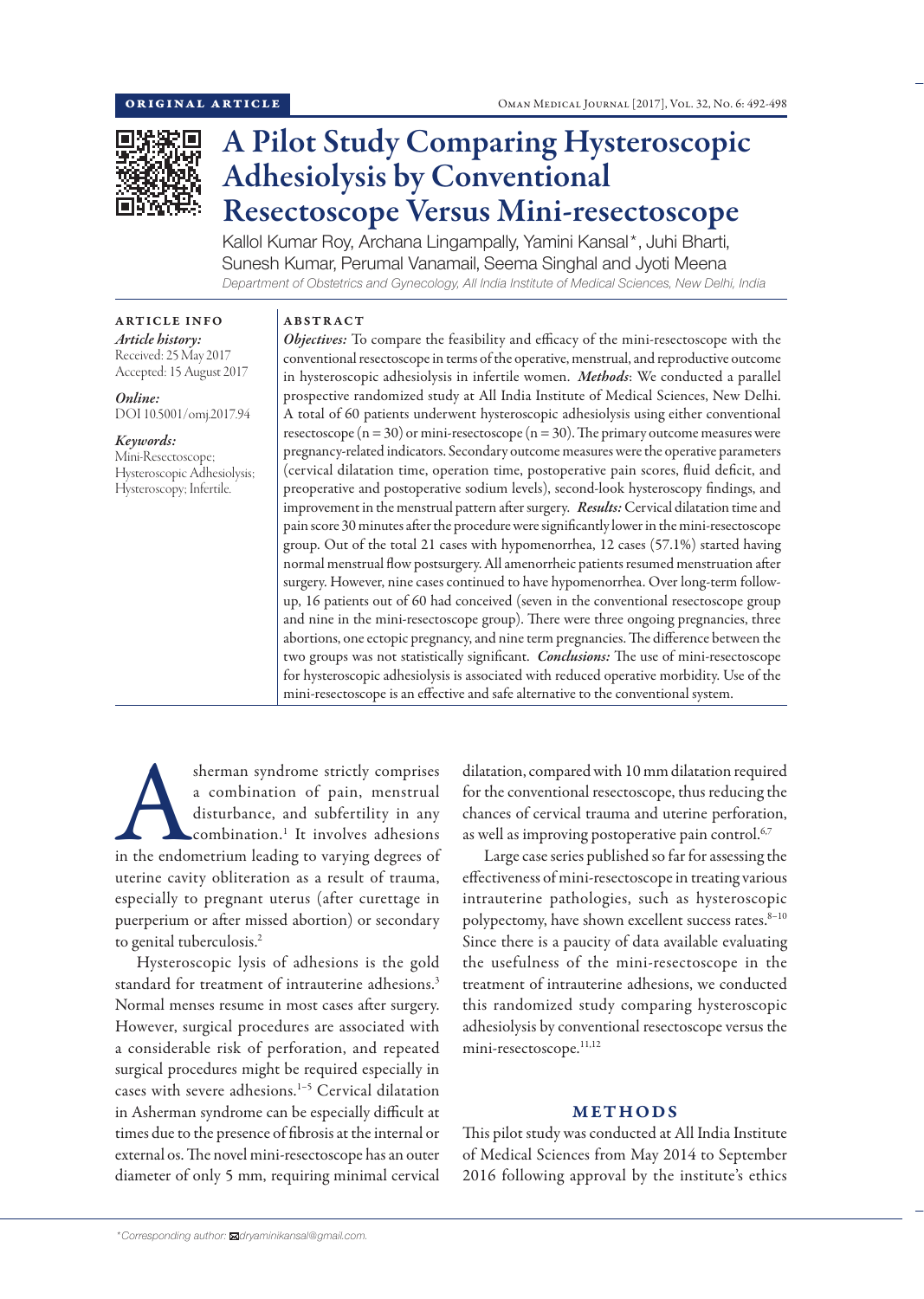

Figure 1: Flow diagram depicting the outcome of women recruited into the study.

committee. One-hundred and fifty-eight infertile women with suspected intrauterine adhesions (hypomenorrhea/amenorrhea or imaging showing intrauterine synechiae [hysterosalpingogram/ ultrasound/prior hysteroscopy]) underwent diagnostic hysteroscopy to confirm the diagnosis and grade the adhesions. Infertility was defined as the inability to conceive after one year of regular unprotected sexual intercourse.13 Amenorrhea was defined as the absence of menstruation for three normal menstrual cycles.14 Hypomenorrhea was defined as light menstrual flow or menses for less than two days.15 A detailed clinical history was taken to find out the cause of intrauterine adhesions. Endometrial biopsy was done in all cases to rule out endometrial tuberculosis. Analysis of the husbands' semen was done for all.

Inclusion criteria for the study were: 1) cases with a minimal and moderate grade of adhesions on hysteroscopy (according to the March classification<sup>5</sup>), 2) complaints of infertility, with or without menstrual symptoms. Minimal adhesions implies adhesions involving  $< \frac{1}{4}$  of uterine cavity, thin or filmy adhesions, either clear or minimal involvement

of ostial areas and upper fundus.<sup>5</sup> Moderate adhesions implies adhesions involving ¼ to ¾ of uterine cavity, no agglutination of walls, adhesions only, partially occluded ostial areas and upper fundus.5 Exclusion criteria were: 1) adhesions of severe grade on hysteroscopy, 2) histologically proven endometrial tuberculosis, 3) other endocrinological disorders causing menstrual symptoms, 4) abnormal husband semen parameters, and 5) presence of other contributing factors to infertility.

Seventy patients fulfilling these criteria were shortlisted. On further workup, one patient was found to have uterine myomas, two were found to have endometrial tuberculosis on biopsy, and three patients' husbands were found to have abnormal semen parameters. These six cases were excluded from the study.

The remaining 64 cases were recruited and randomized into two groups. At the time of initiating the study, serial numbers from 1 to 70 were taken and equal size of 35 numbers were selected randomly using the software Epi-Info<sup>TM</sup> version 7.0 (CDC, Atlanta, GA, USA under OpenEpi random programme (www.openepi.com)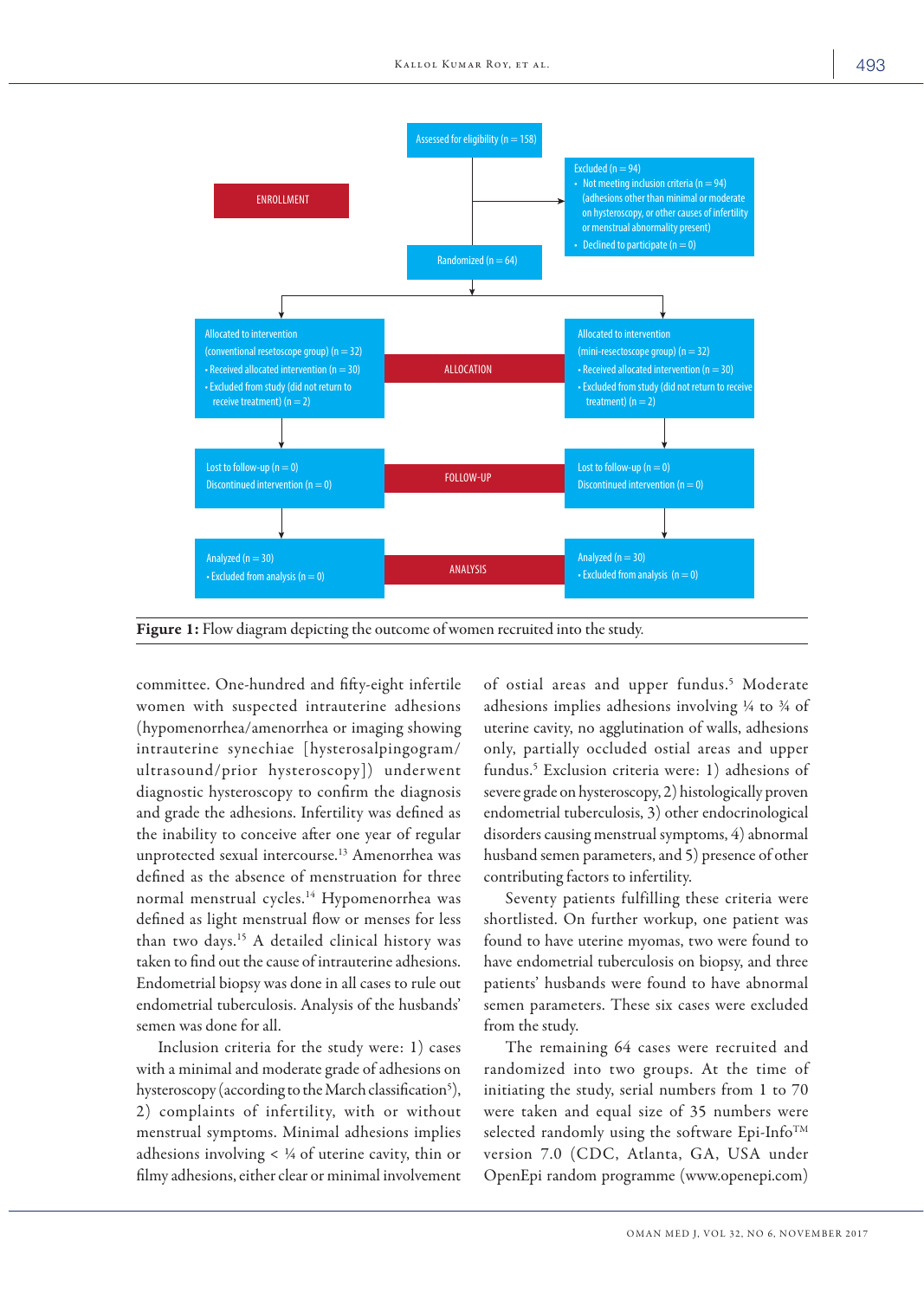module). The allocation sequence was concealed in stapled envelopes coded as group 1 (conventional resectoscope) and group 2 (mini-resectoscope) were retained by the statistician. Prospectively consecutively recruited patients who were found eligible and gave written consent for participating in the study were assigned numbers starting 1 to 70. The type of resectoscopic procedure to be followed was allotted by the statistician using the stapled envelopes. The patients were blinded after taking due consent to either of the two groups. Four cases did not follow-up for treatment after allocation. The modified intention-to-treat approach was followed and these four patients were excluded from the study. Thus, a final total of 60 patients divided into two groups were analyzed [Figure 1].

Hysteroscopic adhesiolysis was done in the early proliferative phase of the cycle (day 6–11) under general anesthesia. All procedures were done by a single experienced operator to eliminate subject bias. Intravaginal misoprostol 400 mcg was administered for cervical ripening six hours before the procedure. Hysteroscopic adhesiolysis was done using the conventional resectoscope in the first group, henceforth named the CR group. It consisted of a 9 mm working element with a sheath and 4 mm 30° telescope (Karl Storz, Germany), along with monopolar electrode (Collin's knife). The resectoscope was introduced into the uterine cavity after cervical dilatation using a Hegar's dilator up to a size of 10 mm. The cavity was distended using glycine (1.5%) as the medium through an automated hysteroscopic insufflator. Karl Storz Hysteromat was used and the intrauterine pressure was not allowed to exceed 100 mmHg. The difference between the total fluid infused minus the outflow fluid volume was taken as the fluid deficit. No intravenous fluids were given during the operation. The outflow channel of the resectoscope was connected to a closed-suction unit draining into well calibrated transparent containers. The fluid loss from the vagina was assessed using plastic drapes with graduated marks. Fluid deficit was monitored manually by a dedicated operating room person and the procedure was stopped immediately in cases of fluid deficit exceeding one liter. The goal of the procedure was to restore normalcy of the uterine cavity. Adhesiolysis was performed by making incisions into the avascular adhesions. Flimsy and central adhesions were divided first, followed by marginal and dense adhesions. The

procedure was continued in a cephalad direction until the visualization of pink myometrium and tubal ostia.

The mini-resectoscope was used in the second group, henceforth named the MR group. It consists of a 5 mm working element with a sheath and a 2.9 mm, 30° telescope (Karl Storz, Germany) along with compatible Colin's knife. Cervical dilatation up to Hegar's dilator size 5 mm was required. The rest of the procedure was done as in conventional hysteroscopic adhesiolysis. Serum electrolytes were checked in all patients 30 minutes before and after the procedure.

The following parameters were recorded in both the groups: 1) cervical dilatation time, 2) operation time, 3) intraoperative complications, 4) postoperative morbidity with respect to time required for hospitalization, ambulation time and postoperative pain, and 5) postoperative complications like cervical stenosis, cervical incompetence or remnant adhesions. Cervical dilatation time was defined as the time from insertion of the first dilator to completion of dilatation (up to 5 mm or 10 mm in the CR and MR group, respectively). Operation time was taken from the time of entry of the resectoscope into the vagina (excludes time required for cervical dilatation) until the completion of the adhesiolysis process and reassessment of the final cavity created. The discomfort experienced by each patient was assessed at 30 minutes and two hours after the end of the procedure. Pain was assessed using the visual analog scale ranging from absence of discomfort/ pain to intolerable pain on a scale of 0 to 10. These scores were assessed by a second operator, other than the chief investigator, so as not to influence the assessment.

All patients were discharged on the same day and were advised antibiotics (ciprofloxacin) for five days. Hormonal treatment in the postoperative period has been shown to reduce adhesion reformation in a few studies. Based on our previous experience and further supportive evidence, all patients were given estradiol valerate 4 mg per day for six weeks after surgery.3,14,15 Repeat hysteroscopy was done after six weeks in all cases to assess the normalcy of the uterine cavity or any adhesion reformation. In case of reformation of adhesions, a repeat hysteroscopic adhesiolysis procedure was performed. If the uterine cavity was adequate, patients were advised to try for

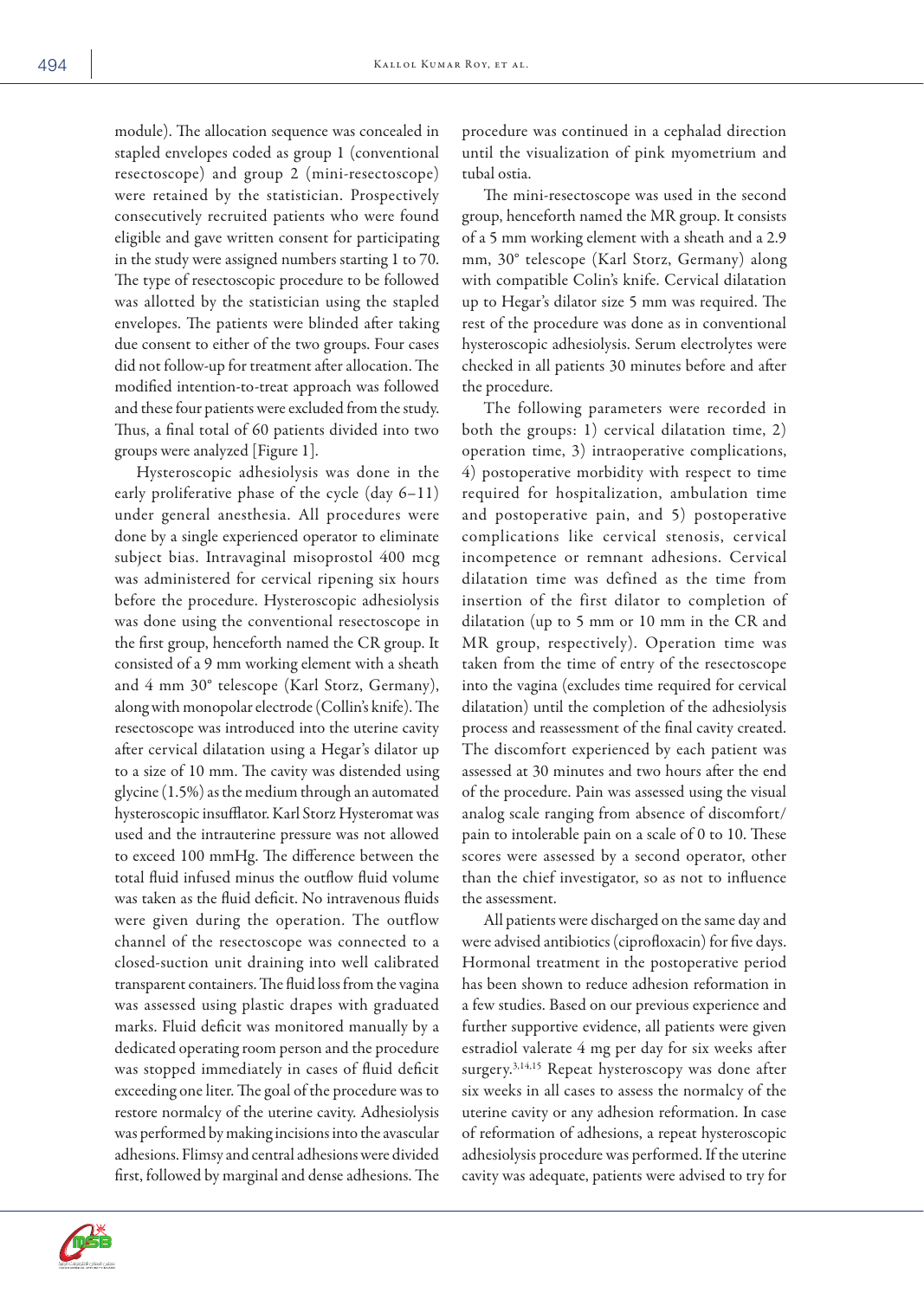spontaneous conception. The duration of followup for these patients was a minimum of six months. Patients were contacted routinely at monthly intervals and followed-up.

To our knowledge, there is no parallel prospective randomized trial to compare the efficacy of conventional resectoscope and mini-resectoscope in terms of clinical pregnancy rate. However, an earlier study by Sanad and Aboulfotouh indicated that the clinical pregnancy rate among women with subfertility or recurrent pregnancy losses was 65.5% after adhesiolysis.12 Presuming a similar result would be obtained in our study, a sample of size of 90 was considered to be adequate to estimate clinical pregnancy rate with 10% absolute precision level at 5% level of significance. However, to assess the feasibility of such a study, the present pilot study was undertaken with 30 subjects in each group.

Statistical analysis was done using SPSS Statistics (IBM Corp. Released 2011. IBM SPSS Statistics for Windows, Version 20.0. Armonk, NY: IBM Corp.). Normality assumptions were tested for all the continuous variables with appropriate statistical test. To test a significant difference between two mean values of continuous variables that followed approximate to normal distribution the Student's *t*-independent test was used. Within-group changes in mean values from pre- to post-treatment were compared using the Student's *t*-paired test. For nonnormal data, median values were compared using the Mann-Whitney U-test. Frequency data across categories was compared either with the chi-squared test or Fisher's exact test as appropriate. For all the statistical tests a two-tailed probability of *p* < 0.050 was considered statistically significant.

## RESULTS

We included only cases with infertility, of which 39 patients (65.0%) presented with secondary infertility, while 21 (35.0%) had primary infertility. Of the 39 patients with secondary infertility, 17 had history of recurrent abortions. In addition to infertility, menstrual symptoms comprised the presenting symptoms in 30 patients (i.e., hypomenorrhea in 21 patients and amenorrhea in nine patients) [Table 1]. The likely etiological cause for adhesions was suspected to be prior history of curettage (postabortion) in 33 cases (55.0%), history of intrauterine device use in 21 cases

|  |  |  | Table 1: Baseline characteristics of the two groups. |  |  |  |
|--|--|--|------------------------------------------------------|--|--|--|
|--|--|--|------------------------------------------------------|--|--|--|

| Variable                                      | CR group<br>$(n = 30)$ | MR group<br>$(n = 30)$ | <i>p</i> -value |
|-----------------------------------------------|------------------------|------------------------|-----------------|
| Age, mean $\pm$ SD, years                     | $30.6 \pm 3.0$         | $28.6 \pm 3.3$         | 0.020           |
| Previous attempt at<br>correction             | 2                      | 3                      | 0.640           |
| <b>Presenting complaint</b>                   |                        |                        | 0.410           |
| Primary infertility                           | 9                      | 12                     |                 |
| Secondary infertility                         | 2.1                    | 18                     |                 |
| History of recurrent<br>pregnancy losses      | 9                      | 8                      | 0.771           |
| Gravidity, mean $\pm$ SD                      | $1.9 \pm 1.4$          | $1.4 + 1.2$            | 0.162           |
| Parity, mean $\pm$ SD                         | $0.3 \pm 0.4$          | $0.3 \pm 0.46$         | 1.000           |
| Menstrual pattern at the time of presentation | 0.270                  |                        |                 |
| Normal menses                                 | 12                     | 18                     |                 |
| Hypomenorrhea                                 | 12                     | 9                      |                 |
| Amenorrhea                                    | 6                      | 3                      |                 |
| Etiological factor                            |                        |                        | 0.150           |
| 1 prior curettage                             | $\Omega$               | 3                      |                 |
| 2 prior curettage                             | 9                      | 9                      |                 |
| 3 prior curettage                             | 3                      | 3                      |                 |
| $\geq 4$ prior curettage                      | 3                      | 3                      |                 |
| Prior cesarean section                        | 3                      | $\Omega$               |                 |
| Previous history of<br>myomectomy             | 3                      | 0                      |                 |
| History of intrauterine<br>device use         | 9                      | 12                     |                 |
| Grade of adhesions on hysteroscopy            | 0.371                  |                        |                 |
| Minimal                                       | 9                      | 6                      |                 |
| Moderate                                      | 21                     | 24                     |                 |
|                                               |                        |                        |                 |

*CR: conventional resectoscope; MR: mini-resectoscope; SD: standard deviation.*

(35.0%), previous history of myomectomy in three cases (5.0%). No cause could be determined in the remaining three patients. Previous hysteroscopic adhesiolysis had been attempted in five patients. The participants in the CR group had a mean age of 30.6 years (range 27–38), whereas those in the MR group had a mean age of 28.6 years (range 23– 34). There was no significant difference between the groups in the severity of adhesions [Table 1]. Both groups were similar with respect to all other baseline characteristics.

The time taken for cervical dilatation was less (mean  $1.4\pm1.0$  minutes) in the MR group compared to the CR group  $(2.6 \pm 1.1 \text{ minutes}; p < 0.001)$ . Pain scores 20 minutes after the procedure were significantly lower in the MR group compared to the CR group [Table 2]. Pain scores at two hours were also lower in the MR group compared to the CR group; however, the value failed to reach statistical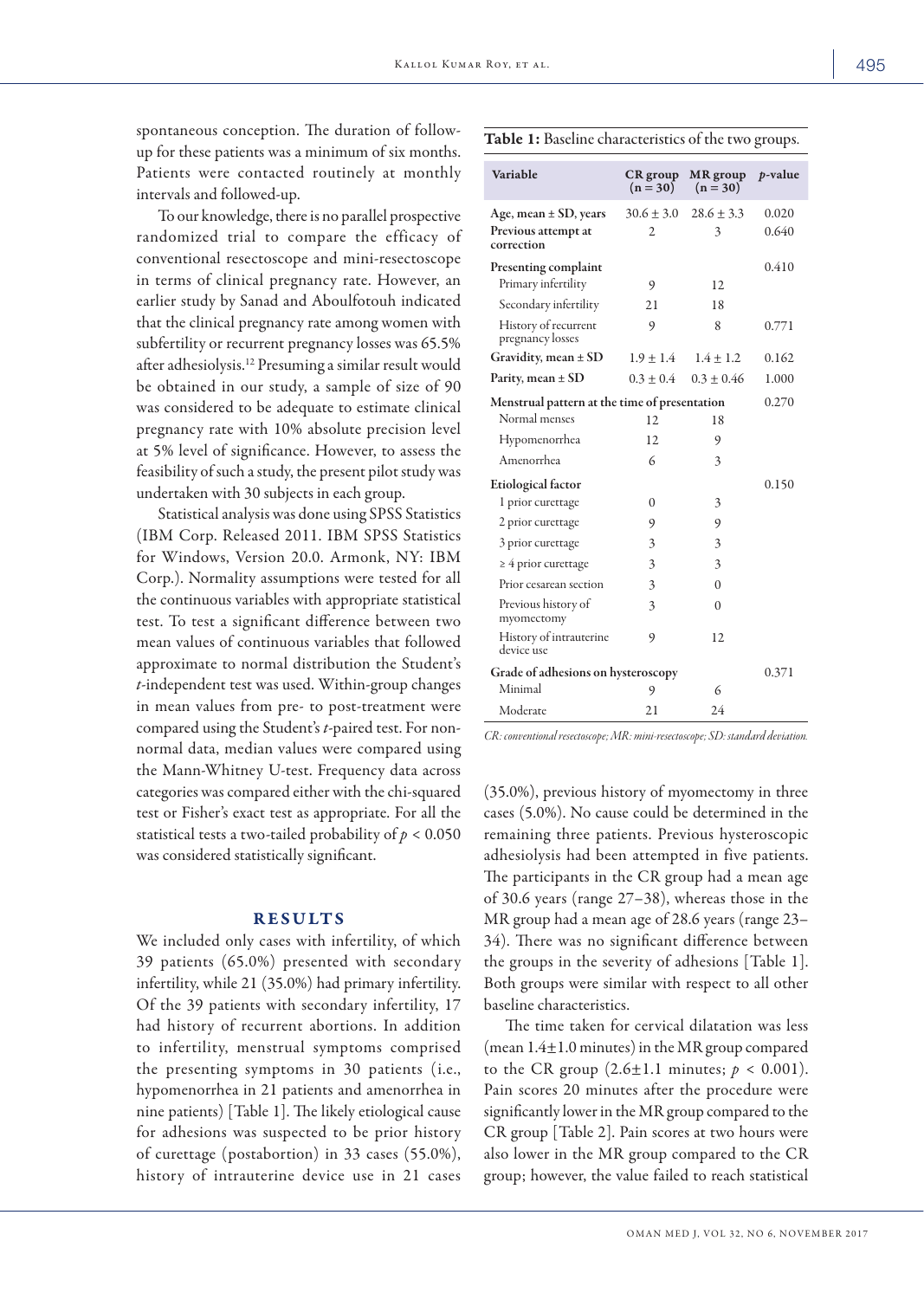| Variable                                     | CR group<br>mean $\pm$ SD | MR group<br>mean $\pm$ SD | p-value     |
|----------------------------------------------|---------------------------|---------------------------|-------------|
| Cervical<br>dilatation time,<br>minutess     | $2.6 \pm 1.1$             | $1.4 \pm 1.0$             | ${}< 0.001$ |
| Operation<br>time, minutess                  | $17.0 \pm 2.5$            | $16.1 \pm 2.3$            | 0.140       |
| Postoperative<br>pain score at 30<br>minutes | $8.5 \pm 0.5$             | $7.8 \pm 0.7$             | ${}< 0.001$ |
| Postoperative<br>pain score at 2<br>hours    | $4.3 \pm 0.7$             | $4.0 \pm 0.6$             | 0.110       |
| Complications                                | 4 (3 CL, 1 UP)            | 0                         | $0.112*$    |

Table 2: Operative outcomes.

*CL: cervical laceration; UP: uterine perforation; CR: conventional resectoscope; MR: mini-resectoscope; SD: standard deviation. \*p-value based on Fisher's exact test. Other p-values were based on Student's t-independent test.*

significance. In seven cases in the CR group, the surgeon encountered difficulty in cervical dilatation. Of these, four patients developed scope entryrelated complications (three patients developed cervical lacerations, and one patient had a uterine perforation). In the patient developing uterine perforation during scope entry in the CR group, surgery was abandoned and adhesiolysis could not be done in that sitting. The patient was given oral estrogen therapy for six weeks. Hysteroscopic adhesiolysis was done at a second sitting for this patient with the conventional resectoscope and results of this surgery were recorded and analyzed. In the MR group, there was subjective difficulty in dilatation in two cases. Both were associated with adhesions at the internal os. There were no complications related to the introduction of the scope in the MR group  $(p = 0.112)$  [Table 2].

There were no complications related to anesthesia in either group. There was no significant difference in the mean fluid deficit or the mean postoperative sodium levels between the two groups. On relook hysteroscopy at six weeks follow-up, two cases in the CR group and three in the MR group were found to have remnant adhesions and underwent hysteroscopic adhesiolysis in the same sitting. Another hysteroscopy was repeated for these five cases after two months, which showed flimsy adhesions in one case in the CR group and was broken successfully with the hysteroscope itself. The remaining four cases showed a normal cavity.

After the surgery, all amenorrheic patients  $(n = 9)$ in both groups resumed menstruation. Out of the

### adhesiolysis. Outcome parameter CR group  $n$  (%) MR group  $n (\%)$ *p-*value Resolution of amenorrhea postsurgery  $6/6(100)$   $3/3(100)$   $1.000$ Resumption of normal menses in hypomenorrheic patients  $6/12(50.0)$   $6/9(66.7)$  0.660 Remnant adhesions on relook hysteroscopy 2/30 (6.7) 3/30 (10.0) 0.990 Total conceptions 7/30 (23.3) 9/30 (30.0) 0.560 Term pregnancy 3/30 (10.0) 6/30 (20.0) 0.470 Ongoing pregnancy  $1/30$  (3.3)  $2/30$  (6.7) 0.990 Ectopic  $0/30(0.0)$   $1/30(3.3)$  0.990

Table 3: Outcome parameters following

*CR: conventional resectoscope; MR: mini-resectoscope.* 

pregnancy

total 21 cases with hypomenorrhea, 12 cases (57.1%) started having normal menstrual flow following surgery. However, nine cases continued to have hypomenorrhea [Table 3]. Sixteen patients were able to conceive following the surgery (seven in the CR group and nine in the MR group). This included nine term pregnancies, three ongoing pregnancies, one ectopic pregnancy, and three abortions. There was no case of cervical incompetence or preterm delivery. The two groups did not show a statistical difference in their menstrual and reproductive outcome.

Abortion  $3/30 (10.0) 0/30 (0.0) 0.240$ 

## DISCUSSION

To date, there are no randomized trials available comparing the conventional larger diameter (9 mm) resectoscope to the new mini-resectoscope looking at the efficacy, complications, and longterm effect on fertility potential after hysteroscopic adhesiolysis. Reducing the diameter of hysteroscopes by 1–2 mm, decreases its size by 50% and 75%, respectively, leading to a considerable difference in the ease of insertion and also reduces the pain of the procedure significantly.16

We encountered difficulty in cervical dilatation in seven cases in the CR group versus only two cases in the MR group. Dilatation required in the MR group was up to 5 mm, compared with 10 mm dilatation in the CR group. The pain scores of the

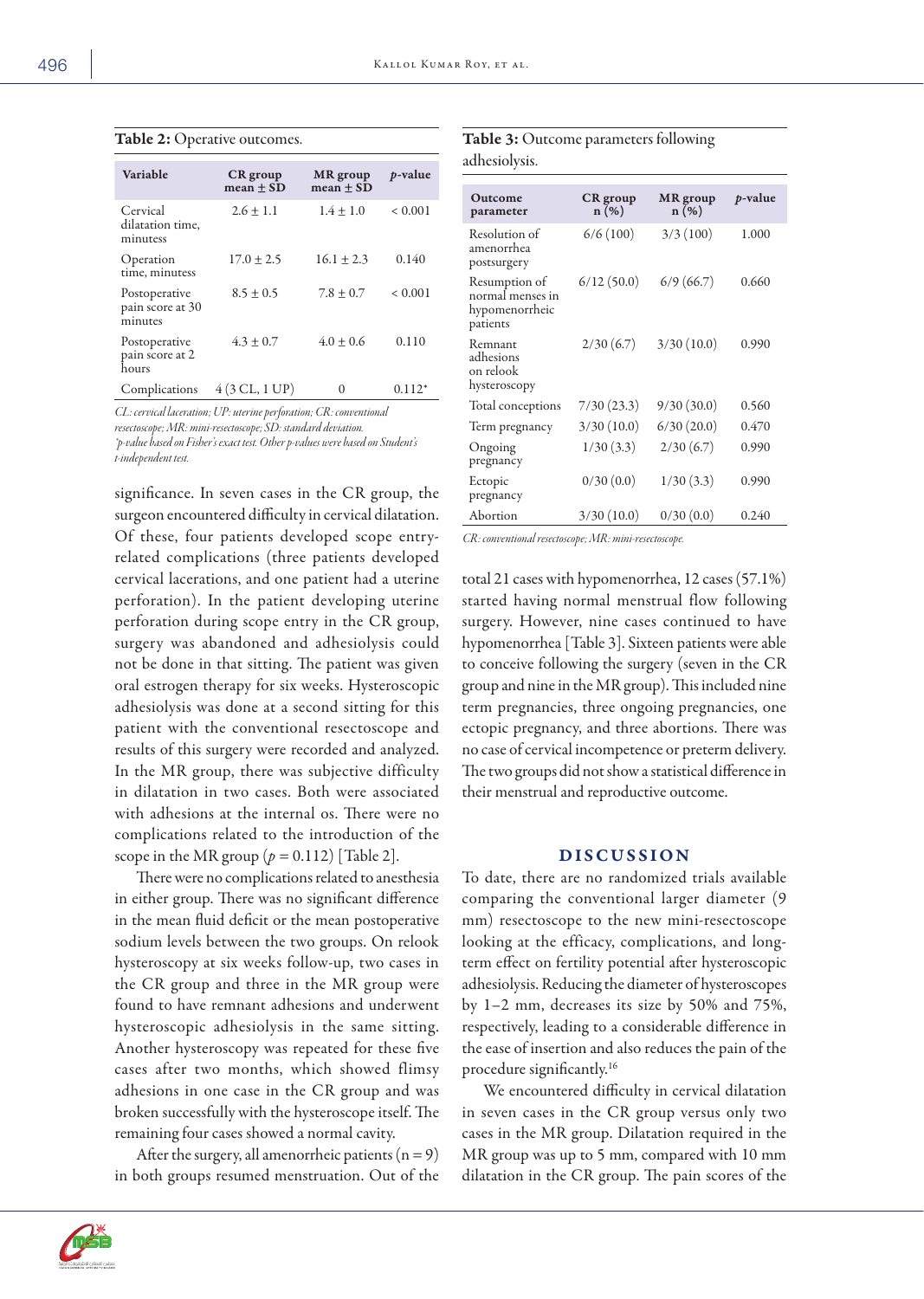patients calculated 30 minutes after surgery were significantly less in the MR group compared with the CR group.

There were no complications during entry of the resectoscope (e.g., cervical trauma or uterine perforation) in the MR group compared with four cases in the CR group. Smaller diameter scopes can counteract difficulties encountered during the hysteroscope introduction. This is especially important in cases of intrauterine adhesions, which can be associated with fibrosis at the cervical canal and have a narrow cavity, and thus are known to be associated with higher chances of uterine perforation. The cervical dilatation time was also significantly less in the MR group.

Another study also demonstrated that with minihysteroscopy, surgeon experience is less important for the success and acceptability of the procedure.<sup>17,18</sup> The use of mini-resectoscope was suggested by the authors, especially for less experienced surgeons and in cases where dilatation and approach to the uterine cavity is expected to be difficult.17 Certain doubts were raised initially about the vision with the mini-hysteroscope, due to the smaller size of the lens. However, numerous studies have shown the vision of diagnostic office hysteroscopy to be comparable to that of the larger diameter hysteroscopes owing to the high quality of the rod-lens system of the miniresectoscope.16 In our study, the surgeon did not face any problem in the visualization and found the image quality of the two systems to be similar.

Risk of reformation of intrauterine synechiae after surgery is a concern. Most authors have suggested evaluation of the endometrial cavity after surgery for remnant adhesions after six to eight weeks. Transvaginal sonography preferably three-dimensional or hysterosalpingography, or a second-look hysteroscopy, can be performed for this purpose. In our study, a second-look hysteroscopy was done to evaluate the cavity after six weeks which allows excision of the remnant adhesions during the same procedure. Numerous modalities are in use to prevent postoperative adhesion formation, such as fluid agents (seprafilm, hyaluronic acid), mechanical agents (intrauterine device), and postoperative hormonal treatment (estroprogestative treatment).17,18 However, none have been shown to prevent adhesions or improve the reproductive outcome.17–19 Hormonal therapy with estradiol valerate was used in our study for this purpose. Estrogens help by inducing endometrial growth when used alone or in combination with progesterone.<sup>2</sup>

There was an improvement in the menstrual outcome in both groups after surgery (68.7%). All patients with amenorrhea resumed menses. Similarly, other studies have shown an improvement in menstrual outcome in 60–100% of women postsurgery.12,20–22 Out of the total 60 infertile cases, 26.7% conceived; 56.2% of these had a successful pregnancy outcome. There was no statistically significant difference between the two groups. Likewise, Chen et al,<sup>23</sup> observed a conception rate of 48.2% among women undergoing hysteroscopic adhesiolysis at their center in China, with a live birth rate of 85.6%.In a systematic review of 28 studies, the pregnancy rate ranged from 12.5% to 100%, with the majority of studies showing a pregnancy rate of 40.9% to 66.67%.24

Studies have reported good results of outpatient hysteroscopic polypectomy with miniresectoscope, avoiding the need for general or regional anesthesia.25,26 However, in our experience, cases of intrauterine adhesions require cervical dilatation and dilatation is often difficult. Hence, general anesthesia was administered in our study. A prospective study was conducted by Sanad and Aboulfotouh, assessing the efficacy of the miniresectoscope for hysteroscopic adhesiolysis under general anesthesia in 61 patients with infertility or recurrent pregnancy losses.12 They reported a significant improvement in menstrual outcome in 60.7% of patients complaining of amenorrhea/ hypomenorrhea. They reported a change in the pregnancy rate from 18% presurgery to 65.5% postsurgery, and the live birth rate was 36%.12

A recent Cochrane review evaluating the effectiveness of the hysteroscopic treatment of various intrauterine pathologies (intrauterine adhesions, endometrial polyps, submucous fibroids or uterine septum) in women with subfertility, concluded that further randomized studies are needed to provide definite evidence.<sup>27</sup>

To the best of our knowledge, our study is the only study so far in which the conventional larger diameter resectoscope has been compared with the mini-resectoscope for hysteroscopic adhesiolysis. Our study was a randomized, prospective study and we were able to rule out all other factors which could have caused infertility or menstrual problems.